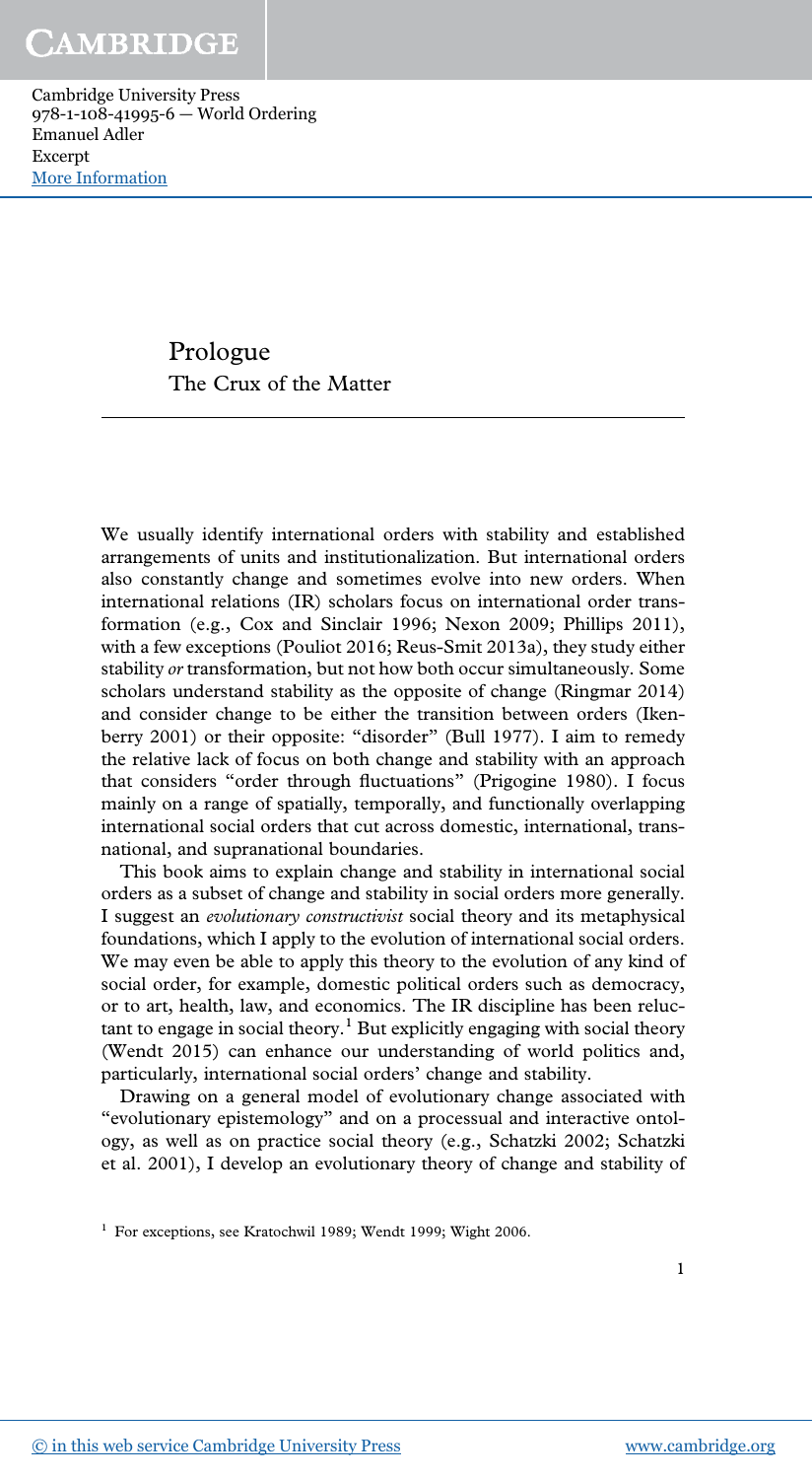## 2 Prologue: The Crux of the Matter

international social orders. Because I build on the notion that cognition is social (Fleck 1979; Tomasello et al. 2005; Vygotsky 1978), $^2$  I call this theory "cognitive evolution" (Campbell 1974b). Social orders originate, derive from, and are constituted constantly by practices, the background knowledge bound with them, and the communities of practice that serve as their vehicles. While American pragmatists (e.g., Dewey 1922) taught us that we know through action and practice, Etienne Wenger (1998a), who together with Jean Lave (1991) developed the concept of "communities of practice," added that we practice in communities. Hans Joas (1996) showed how – because creativity is a socially emergent collective process – self-organizing collectivities, such as communities of practice, creatively learn. *Cognitive evolution thus aims to explain where social orders,* and particularly international social orders, come from; how and why the world *is organized and governed around certain configurations* (Elias 2000) *of* practices rather than others; how, when, and why these configurations evolve from one kind to another; and how all this is related to collective learning. Cognitive evolution is primarily a constitutive evolutionary social theory of international social ordering – a way to think through the conditions of their possibility – and an explanatory evolutionary social theory of why some social orders evolve instead of others.

It is, however, also a plausibility probe into normative theorizing. I use analytical social theory, namely cognitive evolution, to derive a normative theoretical framework on the propensity for *better practices* to evolve, when enacted, for *bounded progress* (Chapter 10). I therefore couple my (1997) argument about constructivism's analytical "middle ground" with a new evolutionary constructivist argument for a second, normative, middle ground. $3$ 

 $<sup>2</sup>$  My approach to cognition as a social condition does not focus on the individual mind,</sup> which is what important theories in cognitive psychology, widely known as "social cognition" (Fiske and Taylor 2013) and "social cognitive theory" (Bandura 2001), do. Instead, I focus on the embodied and participatory aspects of social understanding, namely, on social cognition as constituted by social interaction (Dewey 1922; Fleck 1979; Goffman 1963; Nicolini 2012; Vygotsky 1978), particularly within communities (Lave and Wenger 1991). "An important shift is taking place in social cognition research, away from a focus on the individual mind and toward embodied and participatory aspects of social understanding. Empirical results already imply that social cognition is not reducible to the workings of individual cognitive mechanisms" (De Jaegher et al. 2010, 441. See Tomasello 2009; Tomasello et al. 1993, 2005). Engel, Maye, Kurthen, and König claim that in "cognitive science, we are currently witnessing a 'pragmatic turn,' away from the traditional representation-centered framework towards a paradigm that focuses on understanding cognition as 'enactive,' as skillful activity that involves ongoing interaction with the external world" (2013, 202). See also Bandura 2001; Krueger 2011; Lave 1991; Lemke 1997; Resnick 1991; Wenger 1998a.

<sup>3</sup> I thank Chris Reus-Smit for the invaluable insight that, by following this road, I am "seizing" a second, normative, middle ground.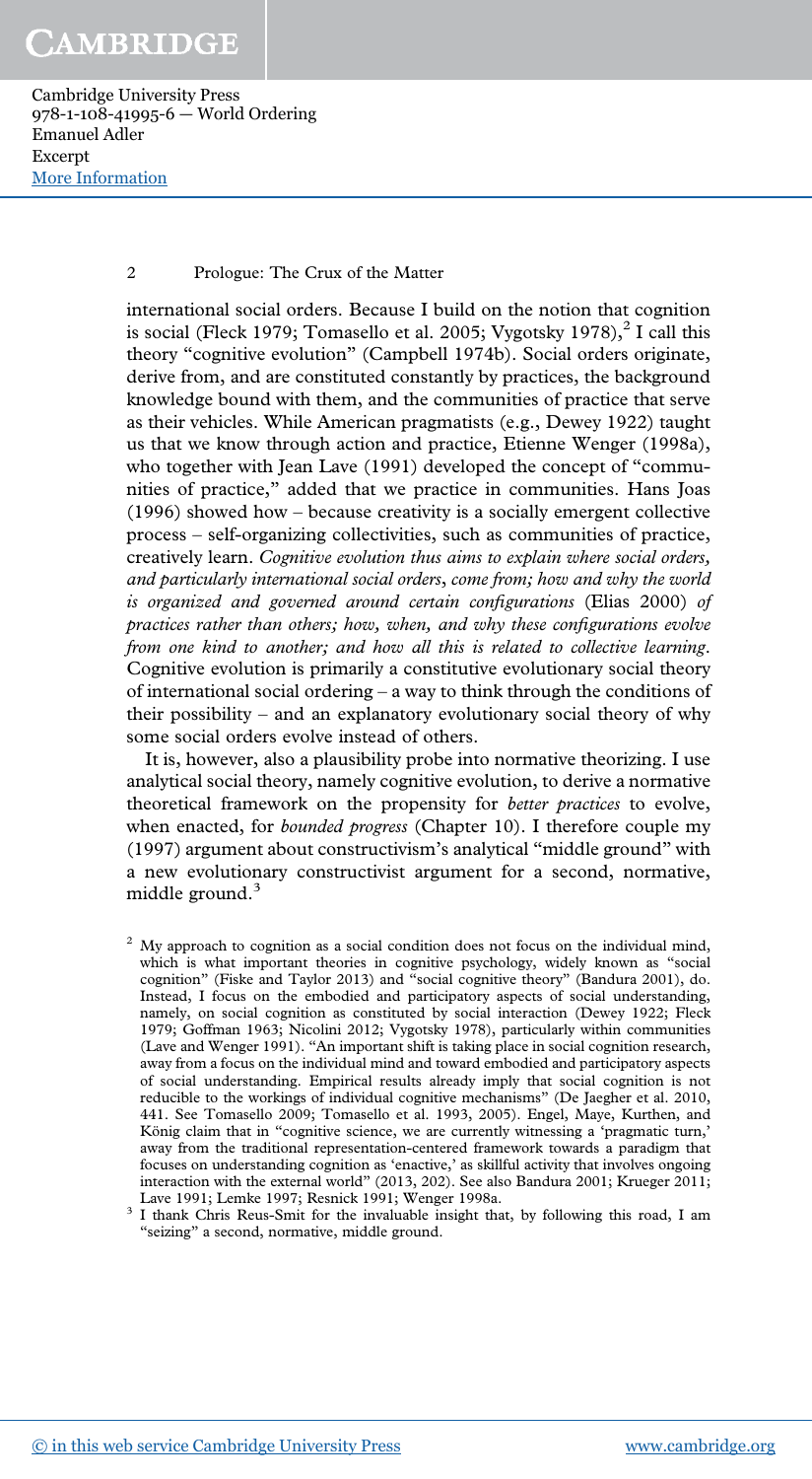Cambridge University Press 978-1-108-41995-6 — World Ordering Emanuel Adler Excerpt [More Information](www.cambridge.org/9781108419956)

#### Prologue: The Crux of the Matter 3

Cognitive evolution theory claims that practices and the background knowledge bound with them are the structural "stuff" that is passed on in replication in the sociocultural world, that communities of practice are their vehicle, and that practices account for both the consecutive *and* simultaneous change and metastability of social orders in general, and of international social orders in particular. I understand metastability as practices' continuity in a stable state of flow below a sociocognitive threshold. Fluctuations, such as practice learning, negotiation, and contestation, keep social orders in a metastable state.<sup>4</sup> Near thresholds (the fall of the Berlin Wall comes to mind) – a single fluctuation or a combination of them – can become so powerful by positive feedback that an order tips, thus shattering the preexisting field of practices or social order, and leading to its evolution. A new order takes the place of the old one. Liminal states that have changes of flows or trajectories near thresholds, as well as resilience<sup>5</sup> processes, create propensities for either social orders' metastability or evolution. Change and flows occur continuously, even and especially when a social order is presumed to be stable. However, social order evolution is infrequent.

According to cognitive evolution theory, social orders develop, spread, and remain metastable when communities of practice establish themselves, when their background knowledge diffuses and becomes selectively retained, and when their members' expectations and dispositions preferentially survive. The master mechanism for understanding cognitive evolution, and particularly selective retention processes, is *epistemic practical authority.* This authority is made up of deontic power – the structural and agential establishment of status functions, such as rights, obligations, duties requirements, and other entitlements (Searle 1995, 2010). It also involves "performative power" – the capacity "to present a dramatic and credible performance on the world stage" (Alexander 2011, 8), thus bringing epistemic practical recognition to a variety of audiences and stakeholders. Both types of social power refer to capacities and propensities to constitute social reality (Guzzini, personal communication). Together, they explicate *practical meaning fixation*: the structural and agential authoritative ascription of practical meaning to material and social reality, which promotes

 $4$  For an excellent theory of norm contestation, see Wiener 2014, 2018.

<sup>&</sup>lt;sup>5</sup> Resilience is the measure of a social order's ability to absorb change and remain metastable (Adler 2005; Holling 1976; Schoon 2006). I define and refer to resilience in more detail in Chapter 6's last section, and apply the concept in Chapter 9's last section.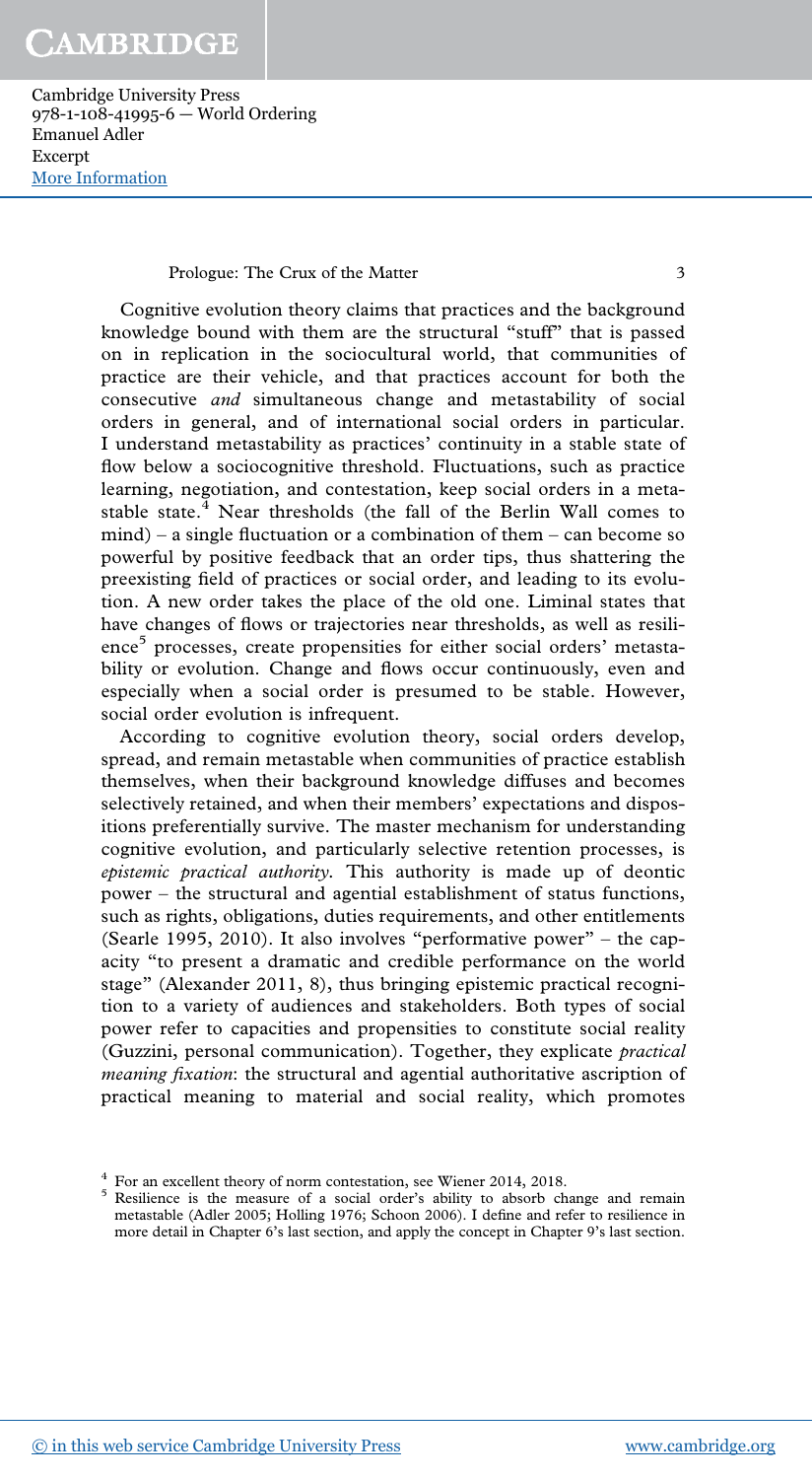### 4 Prologue: The Crux of the Matter

practices' horizontal and vertical spread, for instance, the practical meaning fixation of monetary value to a piece of paper.

Three sociostructural mechanisms and four agential social mechanisms play an important role in constituting social ordering and explaining the creative variation and selective retention of social practices, as well as of the background knowledge bound with them. These are, respectively:

- 1. endogenous collective learning within, competition among, and innovation of practices in communities of practice
- 2. practice-driven changes and stability in dispositions and expectations
- 3. transactions, negotiation, contestation, and identification-shaping processes
- 4. socially generated agents' reflection and judgment
- 5. practitioners' capacity to affect material and cultural-social environments in desired ways.

Technology, in turn, can exogenously affect all these mechanisms.

The mechanisms listed are part of two key processes associated with cognitive evolution or, more generally, with evolutionary epistemology (Campbell 1960): *creative variation* and *selective retention*. Creative variation from a cognitive-evolutionary perspective means social creation, which can be intentional, but it also derives from the uncertainty and contingency of social life (Katzenstein and Seybert 2018). Thus, epistemic and practice innovation are propensities rather than determinants of change. Agents' creation and innovation becomes social innovation via practice within collective processes that communities of practice help create. Selective retention's main mechanism – the alternative to natural selection in biological evolution – is epistemic practical authority, the legitimate power to rule on the adoption of practices and their meanings*.* Retention involves the mainly "horizontal" spread of practices across space, for example, across state boundaries, and time – and, as newcomers learn the communities' practices, also the "vertical" spread of practices within communities of practice.

Cognitive evolution theory claims that all practices are normative. Society sets normative standards in and through practice and practitioners' acquired performative knowledge. Norms enter practices, among other ways, through ascription of function, status, and value. They become part of practices' background knowledge and are related to standards of competence and virtue (as in practicing well) and to justification processes (Boltanski and Thévenot 2006). In contrast to views that normative change relates to reason attached to transcendental values, or to values particular to national communities, I make the case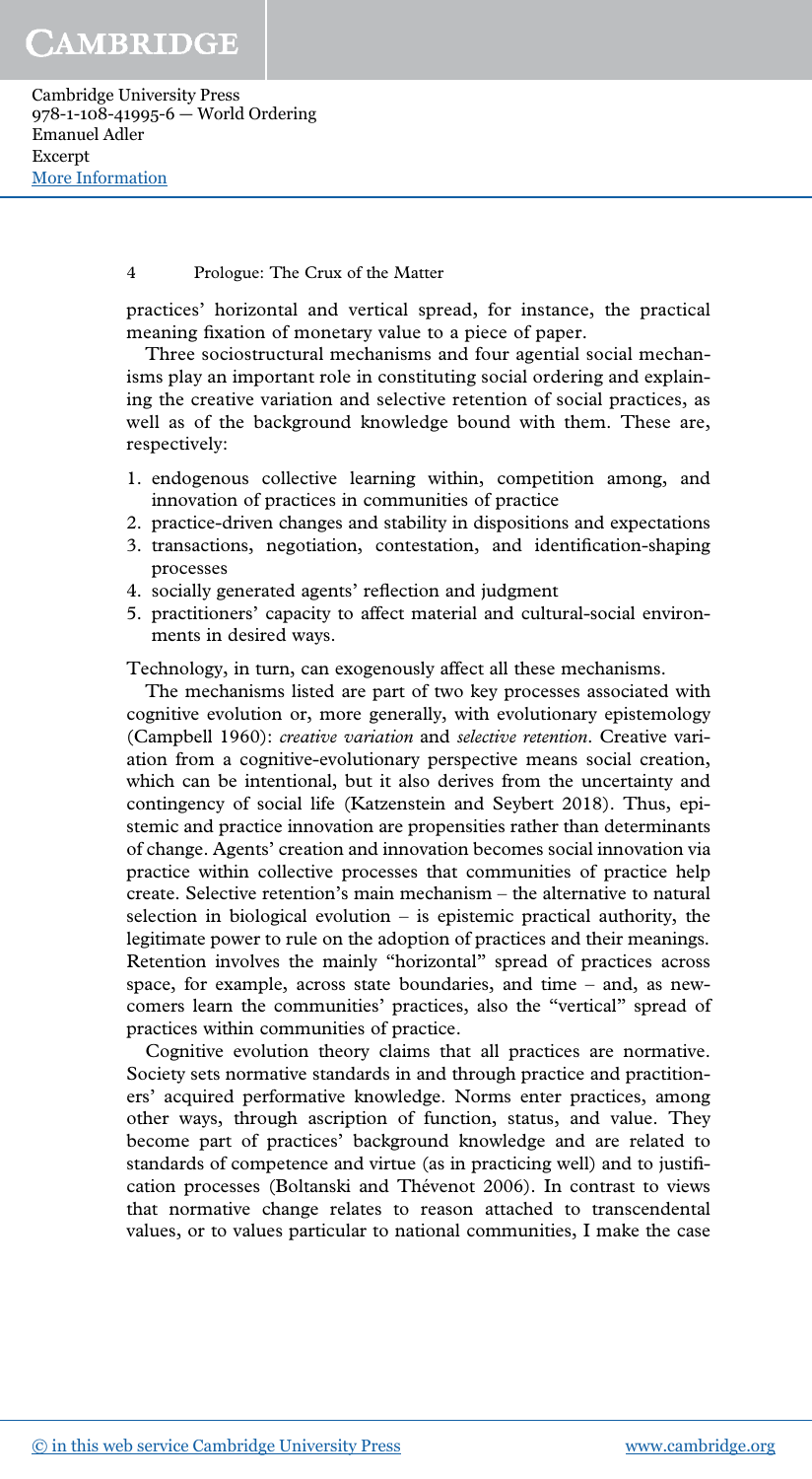Cambridge University Press 978-1-108-41995-6 — World Ordering Emanuel Adler Excerpt [More Information](www.cambridge.org/9781108419956)

### Prologue: The Crux of the Matter 5

that normative standards reside in practices that diffuse by means of communities of practice. While all practices are normative, however, *not all practices are ethical.* This argument opens a space for considering better practices and social orders, as well as bounded progress.

The concepts of better practices and bounded progress transcend unhelpful dichotomies, such as practice approaches and normative approaches. I also mean cosmopolitanism (Beitz 1979; Rawls 1971) and communitarianism (MacIntyre 1981; Taylor 1985; Walzer 1990), transcendental and immanent values, the Enlightenment idea of progress and normative relativism, practice and discourse, interconnectedness and disassociation, and realism and idealism, the latter of which is why I call my approach "humanist realism." My emphasis on better practices is consistent with what I consider to be humanist values beginning with the value of life, which in my view is based on the acknowledgment (Markell 2003) of our "common humanity" (Stuurman 2017). This acknowledgment suggests a reinterpretation of the "golden rule" as *value other human beings' lives as you value your own*. At a minimum, this is what accounts for our common humanity. Equality, liberty, fraternity, and mutual self-respect follow from this golden rule, albeit as a propensity rather than a determinist and teleological process. Bounded progress, however, is also realist because it takes progress as being based on the evolution *away from* humanist values' antithesis, namely, less domination, poverty, and war, and because better practices are not necessarily related to creating a global community.

A bounded idea of progress based on a common humanity ethical value is partial, nonteleological and indeterminist, reversible and contingent, and rests on a practice principle, namely, on practices and interactive learning and contestation in and among communities of practice. Moreover, better practices and bounded progress are more likely to be associated with interconnectedness and horizontal systems of rule rather than with disassociation and vertical systems of rule.<sup>6</sup> While interconnectedness – for example, regional integration and democratic social orders – is a double-edged sword, meaning that it can lead to both bounded progress and regress (Linkater 2011), it is, however, associated primarily, but not exclusively, with informal horizontal systems of rule, in which epistemic practical authority and

<sup>6</sup> This view is consistent with Darwin's little-known moral theory of evolution (see Chapter 3, note 11), and more recent findings (Henrich 2016) that explain how the main reason for *Homo sapiens*' success is humans' ability to collectively interconnect and learn from one another.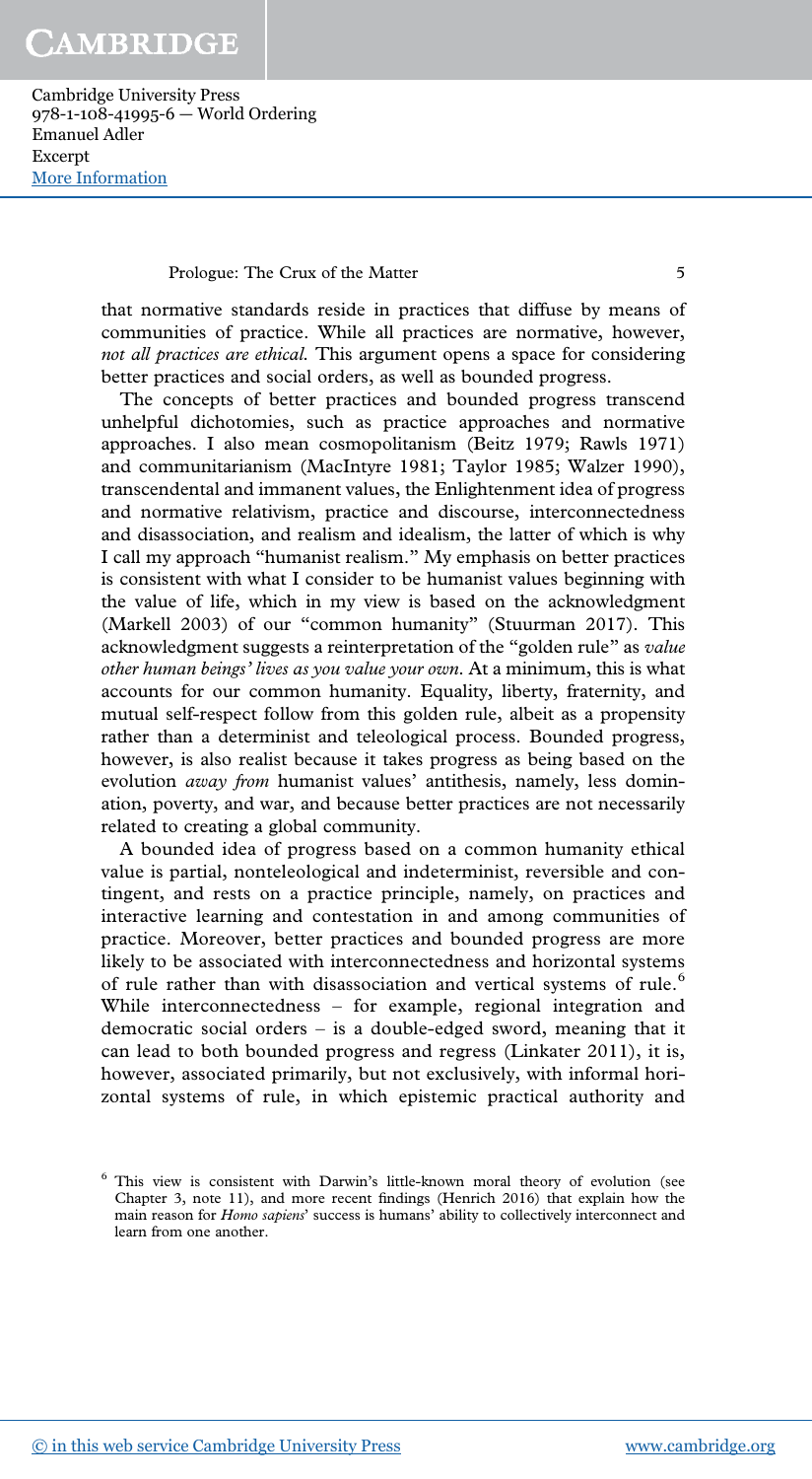### 6 Prologue: The Crux of the Matter

accountability are distributed horizontally, and the politics associated with them.<sup>7</sup> Disassociation, on the other hand  $-$  die-hard, ethnic, religious, and populist nationalism and power politics – is primarily, but not exclusively, associated with vertical/hierarchical systems of rule and the politics associated with them. Horizontal systems of rule, therefore, have the propensity for enhancing human well-being within and across national borders, if, and when, the negative effects of interconnectedness are controlled. Vertical systems of rule and their disassociation practices, on the other hand, tend to underscore a lack of freedom and equality, suffering, and violent coercion. Systems of rule in IR are usually a hybrid of both along a continuum.

Democracy, for example, is mainly about the horizontal distribution, rather than vertical concentration, of power (Bernstein 2018) and epistemic practical authority, which is why, comparatively speaking, it has the propensity of promoting better practices. Moreover, what sustains democratic institutions are knowledge and identity, and primarily practices (Dewey 1916), not all of which are discursive (Habermas 1996). Seen this way, one of the largest threats to a democratic social order is what I call *epistemological insecurity.* Without epistemological security, namely collective trust in a common-sense reality, the distribution of rule becomes precarious; thus, liberal democratic social order may erode.

Cognitive evolution theory suggests a concept of multiple international social orders, which for now I define briefly as configurations of practices that organize social life. Even before, but primarily since the advent of nationalism and liberal internationalism in human history, international social orders have distinctly spanned a spectrum between nationalist and liberal-internationalist practices and communities of practice. $8$  My

 $7$  I thank Stefano Guzzini for the argument that horizontal power and accountability, as much as vertical domination, amount to a system of rule, albeit informal. See Arendt 1965, 174; 1970, 44.

<sup>8</sup> Nationalism and liberal internationalism are individual and collective categories of identification that become institutionalized in the practices of international entities. Namely, national communities (Brubaker 1996, 21) and supranational communities (e.g., the European Union) are dynamic processes of, and entities constituted by, practices. But whereas classical nationalism takes the world as being classified, categorized, and divided exclusively by nations, many of which consider themselves "exceptional," and emphasize practices of disassociation from other nations, liberal internationalism puts a premium on practices of interconnectedness between nations and other entities. International social orders, for the last couple of centuries, have been characterized and constituted by a dialectical relationship between classic-nationalist and liberal-internationalist practices. However, international social orders can be, and at least in the case of the European Union have been, characterized by a mixture between liberalnationalist and communitarian-internationalist (some call the latter communitarian cosmopolitan) practices (McCormick 2010).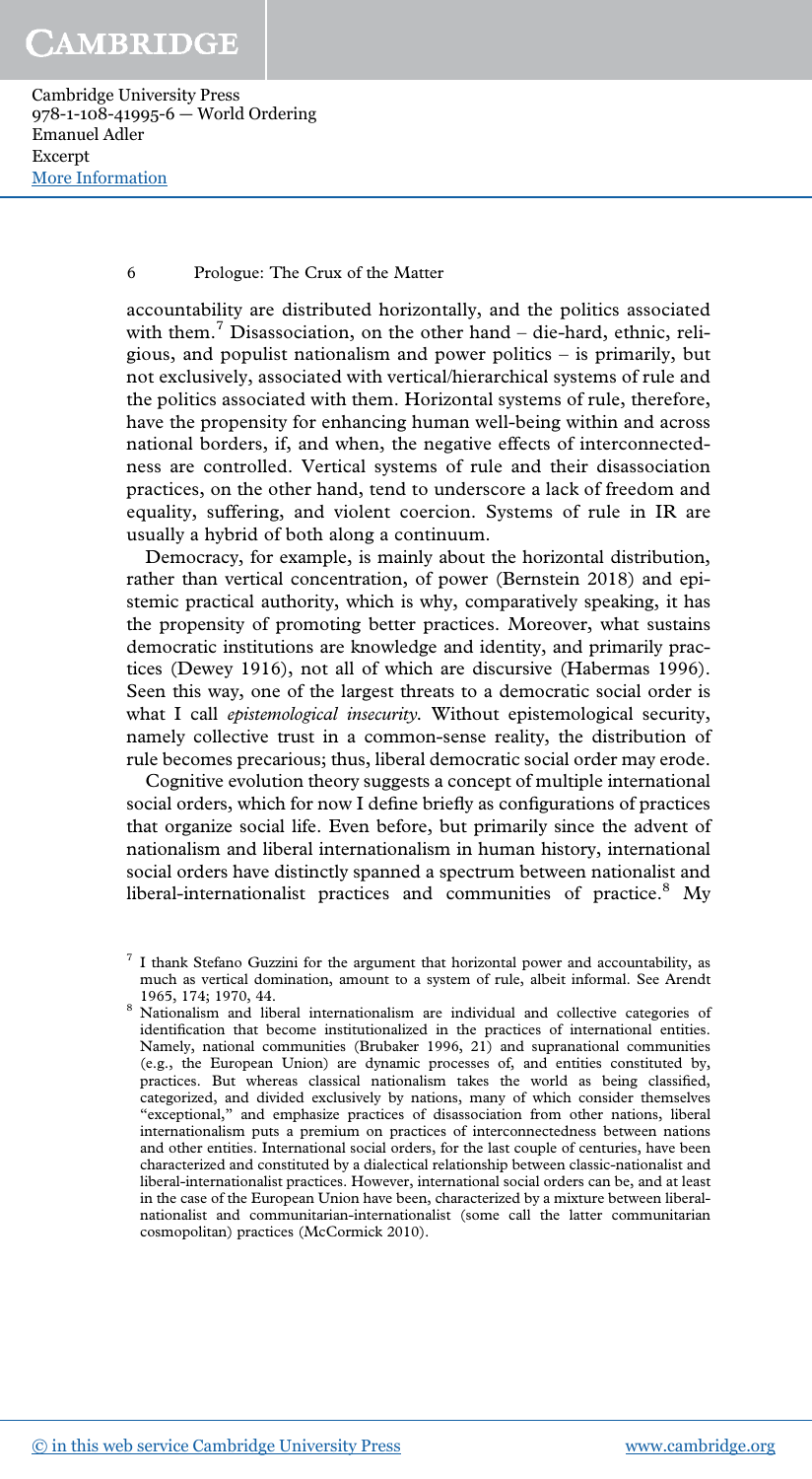Cambridge University Press 978-1-108-41995-6 — World Ordering Emanuel Adler Excerpt [More Information](www.cambridge.org/9781108419956)

### Prologue: The Crux of the Matter 7

understanding of multilevel (regional and functional) international orders is thus more dynamic and comprehensive than the one suggested by the concepts of "international regimes" (Krasner 1982) or multilevel global governance (Enderlein et al. 2010; Hurrell 2007a).<sup>9</sup> This is the case particularly as communities of practice participate in the joint performance of institutions and organizations that help prevent regional and global chaos (Linklater 2010, 2011).

For example, when observed beyond its reified institutions, the postwar European social order amounts to novel practices of interconnectedness or integration – such as economic, security, citizenship, and human rights – which, in spite of their contested political nature, became selectively retained in communities of practice, their practices, and their normative and practical epistemic intersubjective understandings bound with them. To understand postwar European order, and its bounded progress in preventing interstate war (Adler and Barnett 1998), we therefore have to identify the practices, background knowledge, and communities of practice that made postwar European social order possible: those currently associated with its metastable, albeit increasingly contested condition as well as the practices that are currently challenging Europe's social order.

From a cognitive evolution perspective, the collective learning that helped constitute a European social order based on interconnectedness after World War II is being seriously challenged by alternative practices of disassociation and nationalism, their background knowledge, and the communities of practice that serve as their vehicle. Fluctuations of practices (particularly contestation of the present social order) may be approaching a sociocognitive threshold. If it gets crossed, Europe's social order could tip and evolve. Whether the European social order will evolve or not depends largely on the resilience of interconnectedness practices. Understanding why and when social orders evolve requires us to also identify the alternative set of practices, the background knowledge bound with them, the communities of practice that carry them, and the mechanisms and processes through which they may become dominant.

In a similar way, the corporate social order became possible by the coalescence of a community of practice around a set of core or "anchoring" (Swidler 2001) practices such as the corporation's legal personality. The idea of a company's identity confers on a corporation:

<sup>9</sup> The concept of multiple and overlapping international social orders, while different from the concept of multilevel governance (Zürn 2010), can contribute to better understanding this concept.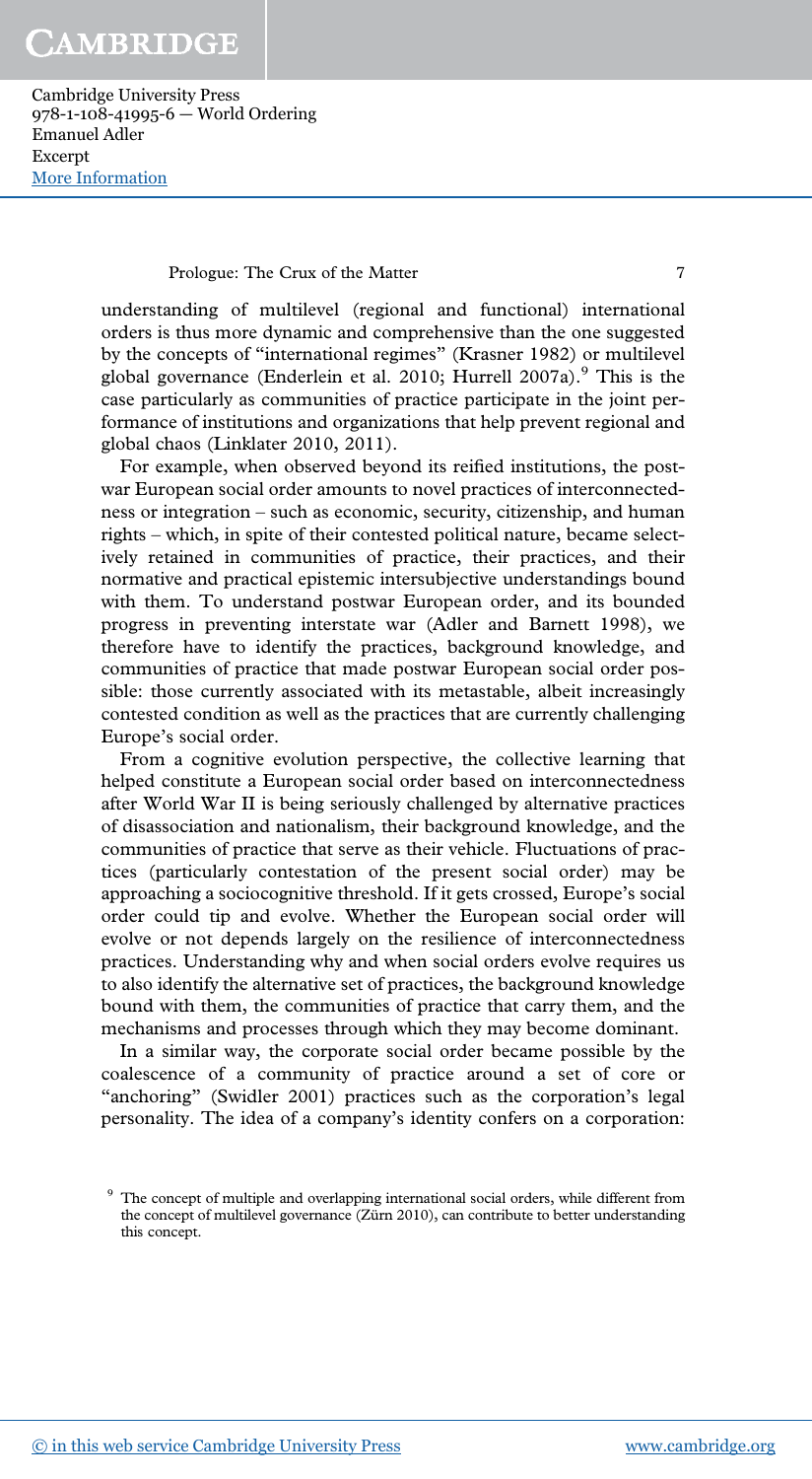## 8 Prologue: The Crux of the Matter

(1) a separate legal personality from that of its owners, with its own rights and obligations; (2) the limited liability of its shareholders (who are not liable to compensate creditors with their own assets in case the corporation defaults on its debts); and (3) the separation between the corporation's ownership and management, that is, the delegation of management to a group of agents other than the shareholders. These practices' content was interpreted, contested, and reinterpreted, eventually spreading from within the original geographical area in which they emerged – Great Britain, the United States, and some Western European countries such as France and the Netherlands – to other areas. This is not to say that the spread was uncontested or inevitable. Grasping what the corporate order means today, including the partial change of its ethical practices (a bounded progress of sorts), requires us to identify the core practices and background knowledge that informs corporate order, as well as how they spread and were historically contested or reinforced by actors within and outside corporate communities of practice.

Cognitive evolution theory, while eclectic and building on a variety of sociological, philosophical, political theory, and IR theory-established traditions, suggests a novel way of thinking about social and cultural evolution. By highlighting sociocultural evolution as carried in and by communities of practice, it also suggests a novel way of thinking about social order, change, and metastability, and the role of practices in constructing the social world. Because the concept of communities of practice transcends our understanding of social reality as organized in levels (Onuf 1995), it enables a better understanding of agency and structure. A dynamic cognitive evolutionary social theory adopts a processual or "becoming" ontology, and evolutionary epistemology that, beefed up with complexity-theory concepts, does not rely by analogy, homology, or metaphor (Ma 2016) on natural evolution mechanisms and processes.

A social theory of cognitive evolution can be particularly important and useful to IR theory because the theory's notion of social order remains stuck in a dated debate between materialist and/or utilitarian theories, on the one hand, and holistic normative theories, on the other. Its understanding of change is undertheorized and usually studied as derivative of theoretical agendas that aim to explain something else. Until the recent "practice turn" in IR (Adler and Pouliot 2011a, 2011b; Büger and Gadinger 2015; Neumann 2002), practices were taken as mostly exclusively material outcomes of other factors and were seldom understood as what orders social life or, as Ruggie notably said, as what "makes the world hang together" (1998b).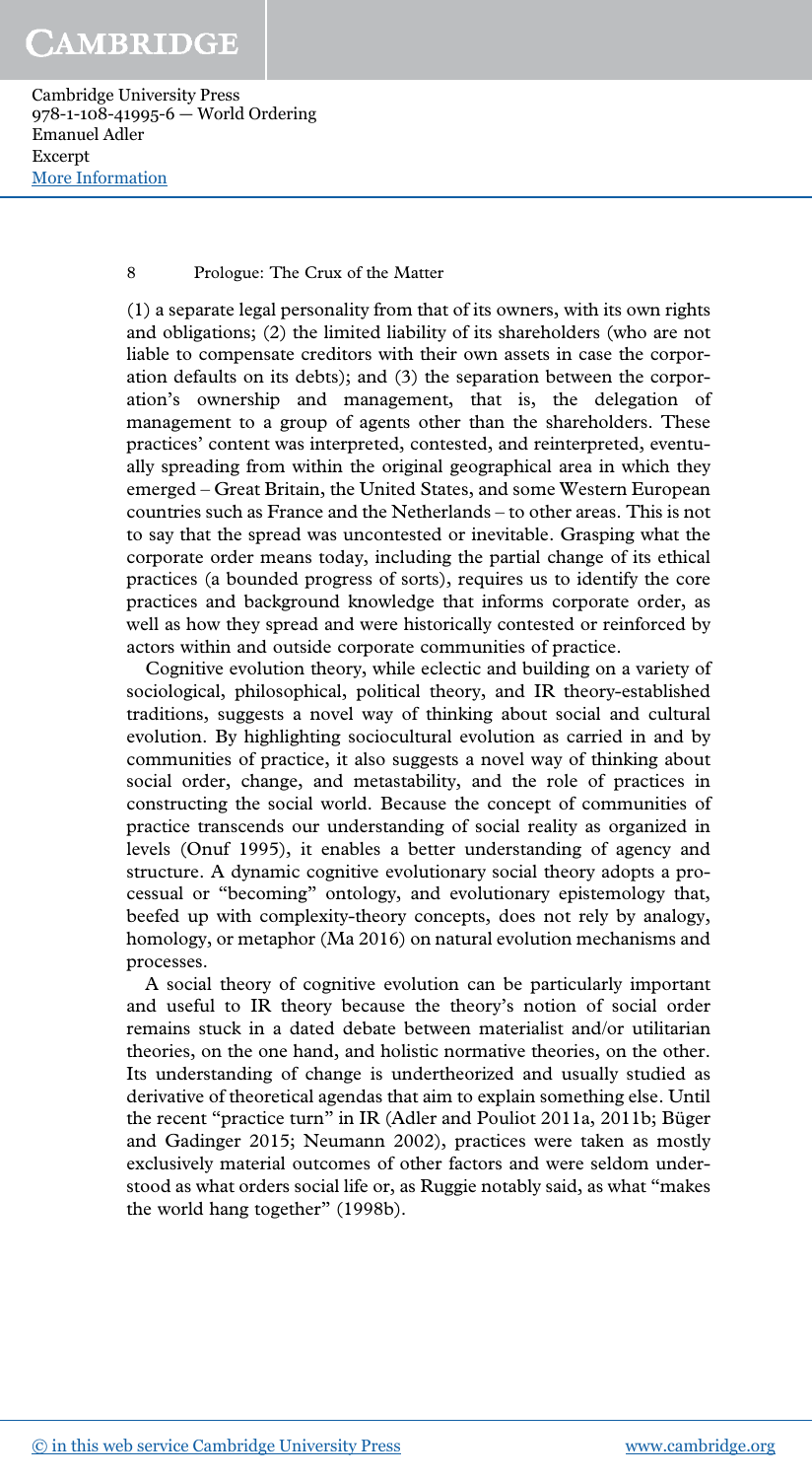Cambridge University Press 978-1-108-41995-6 — World Ordering Emanuel Adler Excerpt [More Information](www.cambridge.org/9781108419956)

### Prologue: The Crux of the Matter 9

I wrote this book neither to participate in (let alone to settle) a particular debate now raging in IR nor to replace a particular theory. The book adopts practice social theory (Schatzki et al. 2001) and the "practice turn" in IR (Adler and Pouliot 2011a; Büger and Gadinger 2015; Neumann 2002) – a relational approach (Jackson and Nexon 2009; McCourt 2016) and an evolutionary approach that does not borrow from natural evolution's processes and mechanisms. Cognitive evolution theory, as a specific account of evolutionary constructivism, is distinct from mainstream IR evolutionary approaches (e.g., among others, Axelrod 1984; Cederman 1997; Florini 1996; Gat 2009; Modelski 1990; Spruyt 1994; Sterling-Folker 2001; Tang 2013; Thayer 2004; Thompson 2001) and improves on past constructivist perspectives that invoked cultural evolution (e.g., Wendt 1999).

I recognize that cognitive evolution theory is (1) large-scale in scope; (2) systemic, without hardly invoking the concept of systems; (3) dynamic, trying to explain simultaneously change and stability; (4) general, as applicable to a multitude of social orders across space and time; (5) synthetic in tying together existing knowledge in new ways; (6) novel as a social-science evolutionary theory; and (7) ambitious in attempting to understand the social world and social change. While I would not call cognitive evolution a "grand theory," but rather a theory of world ordering, I nevertheless believe that, though they are rare, grand theories should not be objectionable. Although past IR grand theories (e.g., Bull 1977; Deutsch 1963; Haas 1964; Morgenthau 1949; Waltz 1979; Wendt 1999) did not settle outstanding issues in international politics, they did open new ways of framing IR. They suggested new research programs, elicited new debates, and showed the way to theorize at the middle-range level (Rosenau 1968). I will be pleased if I can achieve some very small portion of this, especially generating criticism and other scholars' attempts to improve and expand the theory.

Although this book has an abundant number of empirical examples, it is primarily theoretical. For reasons of space and expediency, incorporating detailed case studies here was not an option. My aim and hope are that the book will open a space for original empirical work that revises or contests cognitive evolution theory.

I derived cognitive evolution social theory and normative ideas related to it from IR theory, rather than the other way around. Throughout my career, my work has been driven by a desire to develop dynamic theories of change, collective meanings (such as ideology, identity, and scientific knowledge), international relations' epistemic foundations, international practices, and progress in international